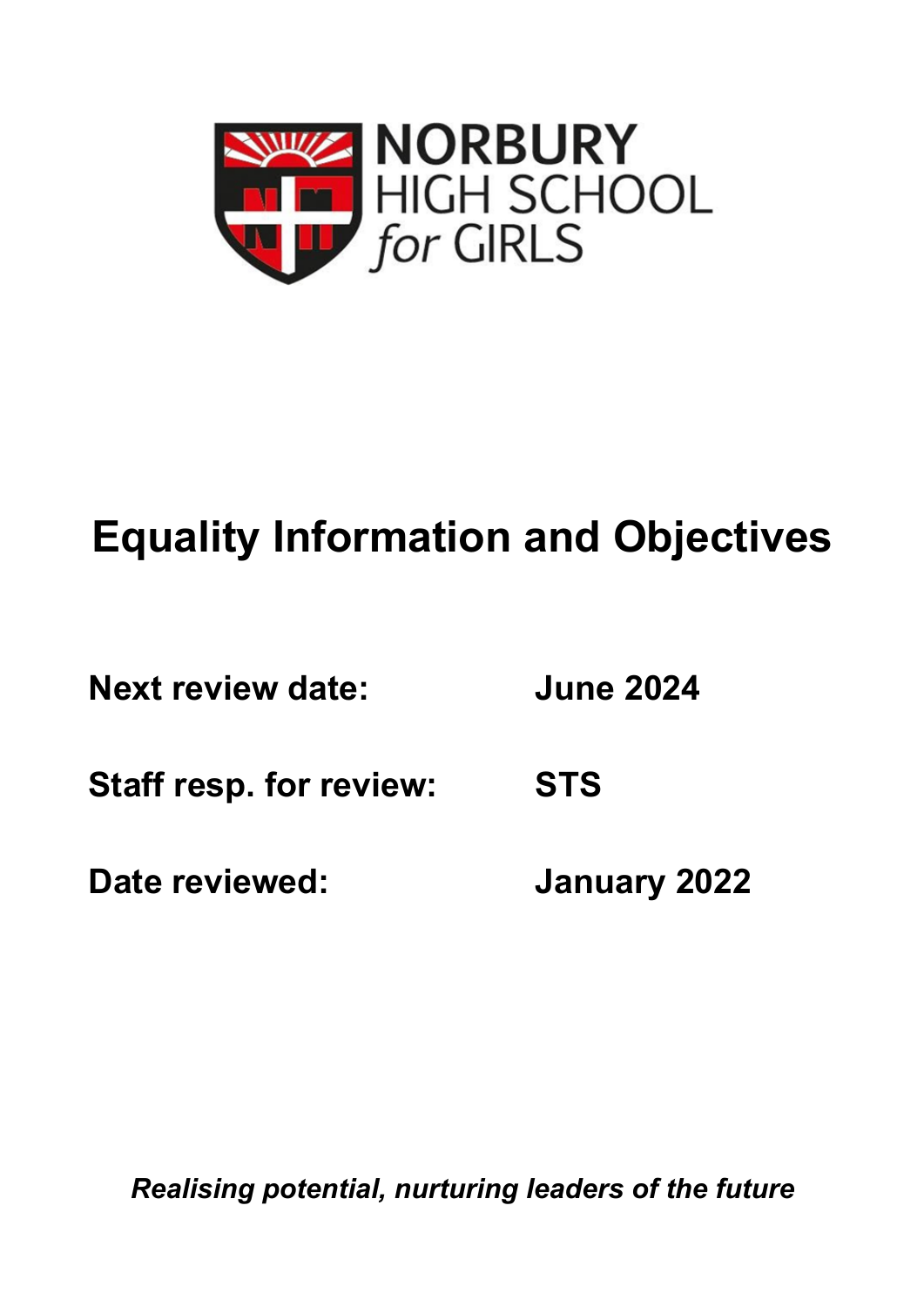#### **1. Aims**

Our school aims to meet its obligations under the public sector equality duty by having due regard to the need to:

- Eliminate discrimination and other conduct that is prohibited by the Equality Act 2010
- Advance equality of opportunity between people who share a protected characteristic and people who do not share it
- Foster good relations across all characteristics between people who share a protected characteristic and people who do not share it

### **2. Legislation and guidance**

This document meets the requirements under the following legislation:

- The Equality Act 2010, which introduced the public sector equality duty and protects people from discrimination
- The Equality Act 2010 (Specific Duties) Regulations 2011, which require schools to publish information to demonstrate how they are complying with the public sector equality duty and to publish equality objectives

This document is also based on Department for Education (DfE) guidance: The Equality Act 2010 and schools and this document also complies with our funding agreement and articles of association.

#### **3. Roles and responsibilities**

The governing board will:

- Ensure that the equality information and objectives as set out in this statement are published and communicated throughout the school, including to staff, students and parents, and that they are reviewed and updated at least once every four years
- Delegate responsibility for monitoring the achievement of the objectives on a daily basis to the Headteacher

The Headteacher will:

- Promote knowledge and understanding of the equality objectives amongst staff and students
- Monitor success in achieving the objectives and report back to governors

All school staff are expected to have regard to this document and to work to achieve the objectives as set out in section 8.

## **4. Eliminating discrimination**

The school is aware of its obligations under the Equality Act 2010 and complies with nondiscrimination provisions.

Where relevant, our policies include reference to the importance of avoiding discrimination and other prohibited conduct.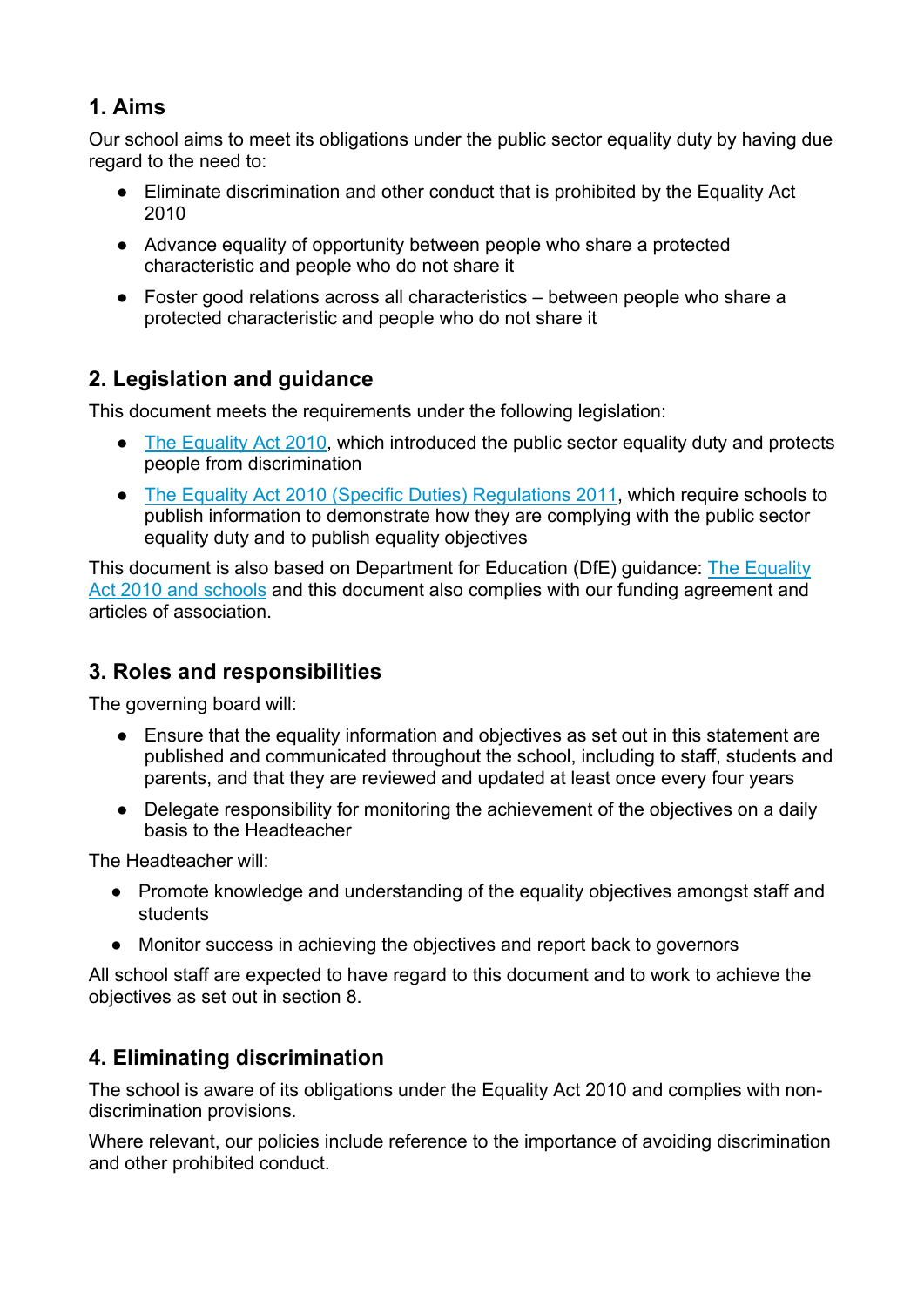Staff and governors are regularly reminded of their responsibilities under the Equality Act, for example during meetings. Where this has been discussed during a meeting it is recorded in the meeting minutes.

#### **5. Advancing equality of opportunity**

As set out in the DfE guidance on the Equality Act, the school aims to advance equality of opportunity by:

- Removing or minimising disadvantages suffered by people which are connected to a particular characteristic they have (e.g. students with disabilities, or gay students who are being subjected to homophobic bullying)
- Taking steps to meet the particular needs of people who have a particular characteristic (e.g. enabling Muslim students to pray at prescribed times)
- Encouraging people who have a particular characteristic to participate fully in any activities (e.g. encouraging all students to be involved in the full range of school societies)

In fulfilling this aspect of the duty, the school will:

- Publish attainment data each academic year showing how students with some different characteristics are performing
- Analyse the above data to determine strengths and areas for improvement, implement actions in response and publish this information (see student premium funding strategy)
- Review and provide the governing body with further data about attainment, progress, exclusions and attendance associated with particular protected characteristics, identifying any issues which could affect our own students

#### **6. Fostering good relations**

The school aims to foster good relations between those who share a protected characteristic and those who do not share it by:

- Promoting tolerance, friendship and understanding of a range of religions and cultures through different aspects of our curriculum; this includes teaching in RS, citizenship and personal, social, health and economic (PSHE) education, but also activities in other curriculum areas - for example, as part of teaching and learning in English/reading, students will be introduced to literature from a range of cultures
- Holding assemblies dealing with relevant issues; students will be encouraged to take a lead in such assemblies and we will also invite external speakers to contribute
- Working with our local community; this includes inviting leaders of local faith groups to speak at assemblies and organising school trips and activities based around the local community
- Encouraging and implementing initiatives to deal with tensions between different groups of students within the school; for example, our Student Executive Team and Student Voice has representatives from different year groups and is formed of students from a range of backgrounds; all students are encouraged to participate in the school's activities, such as sports clubs; we also work with parents to promote knowledge and understanding of different cultures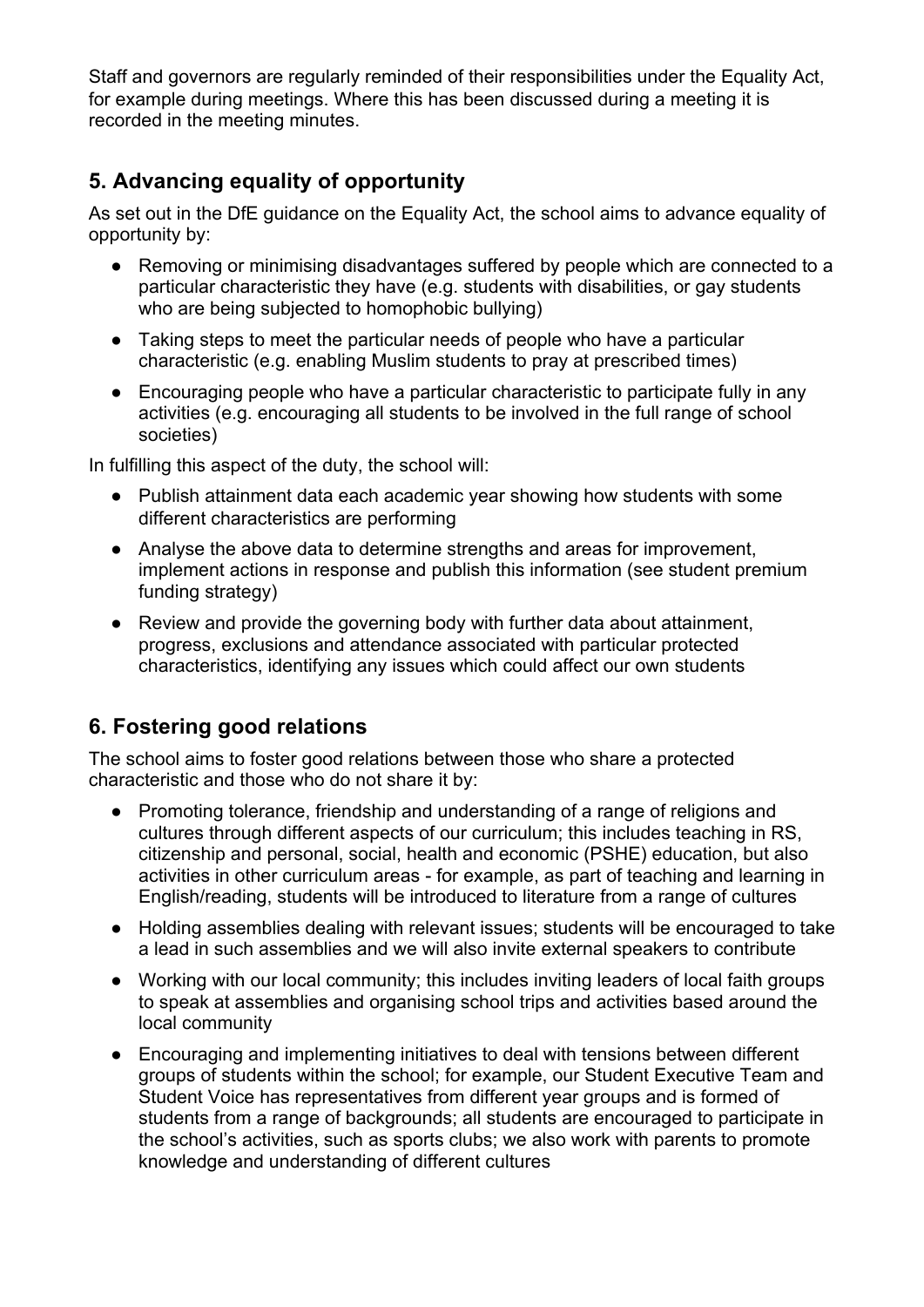● We have developed links with people and groups who have specialist knowledge about particular characteristics, which helps inform and develop our approach

### **7. Equality considerations in decision-making**

The school ensures it has due regard to equality considerations whenever significant decisions are made.

The school always considers the impact of significant decisions on particular groups. For example, when a school trip or activity is being planned, the school considers whether the trip:

- Cuts across any religious holidays
- Is accessible to students with disabilities
- Is accessible for all

#### **8. Equality objectives**

*Objective 1: Undertake an analysis of recruitment data and trends with regard to race, gender and disability by July 2022, and report on this to the staffing and pay subcommittee of the governing board.*

Why have we chosen this objective? In order to review the school's staffing in relation to race, gender and disability and compare with broader national and local data. Should this identify an under representation the school would follow this up with an objective to reflect and address this. e.g. "*Increase the representation of teachers from local black and minority ethnic communities over a four year period (from this July to July in four years' time), so that this group increases from 10% to 25% of the teaching workforce".*

To achieve this objective we plan to: analyse staff information (excluding under race any staff who have chosen to not provide the information).

What progress are we making towards this objective? Recruitment data is being analysed.

*Objective 2: Review our reasonable adjustment agreement for all staff with disabilities by July 2022, to meet their needs better and ensure that any disadvantages they experience are addressed.*

Why have we chosen this objective? To ensure we are supporting staff with any disabilities they may have and review any further provision / support that might be necessary

To achieve this objective we plan to: ensure that relevant staff are seen on an annual basis to review their disability and their experience in the work place to better meet their needs.

What progress are we making towards this objective? Reasonable adjustment agreement is in place – seen in application meeting and frequent wellbeing meetings take place.

#### **9. Reviews**

The Headteacher will update the equality information we publish (described in sections 4-7 above) at least every two years.

This document will be reviewed by the governing body at least every four years.

This document will be approved by the trust board